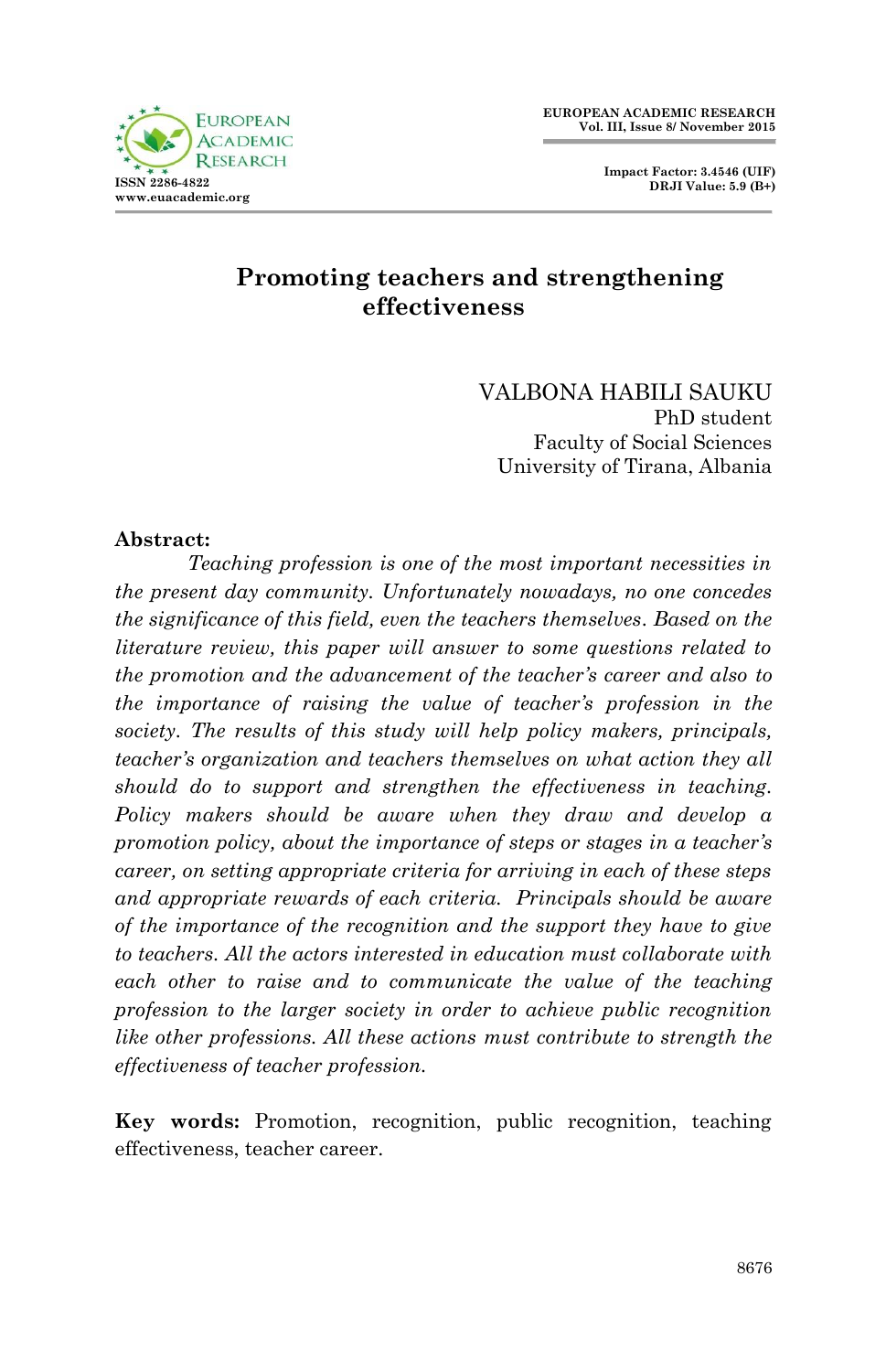#### **INTRODUCTION:**

The development of teaching has impact to student's learning and as a matter of fact, a government or school that takes care of the teachers is directly related to building a good learning environment for students and educational productivity. Indeed, the development of every nation, country or society is attributed to successful educational systems. Teaching profession is one of the most important necessities in the present day community. Unfortunately nowadays, no one concedes the significance of this field, even the teachers themselves. As it was reported by Asia Society, (2015) one of the common critical topics to the success of education systems in a modern era, for all the participants in the 2015 Summit on "Implementing Highly Effective Teacher Policy and Practice," was valuing teachers and strengthening their effectiveness. The report continued with a debate among participants in 2015 Summit on teaching education about what governments and teachers' organizations can do to improve dismal statistics data from TALIS survey. One data from the TALIS survey of teaching pointed out that in high-performing countries teachers feel recognized and valued by society, and that, in every country, teachers' self-confidence in their teaching is correlated with student learning gains. Other data from TALIS surveys showed that conditions for effective teaching are not widely available around the world. For example:

- According to what teachers say, only 30 percent of them were valued by society.
- Most teachers (90 percent) love their job but feel unrecognized and unsupported in their schools.
- Talking about their work most of them work in professional isolation—50 percent never team teach; only 30 percent ever observe their colleagues.
- Only 46 percent of the teachers say they receive no feedback on their teaching, so they got a rare feedback.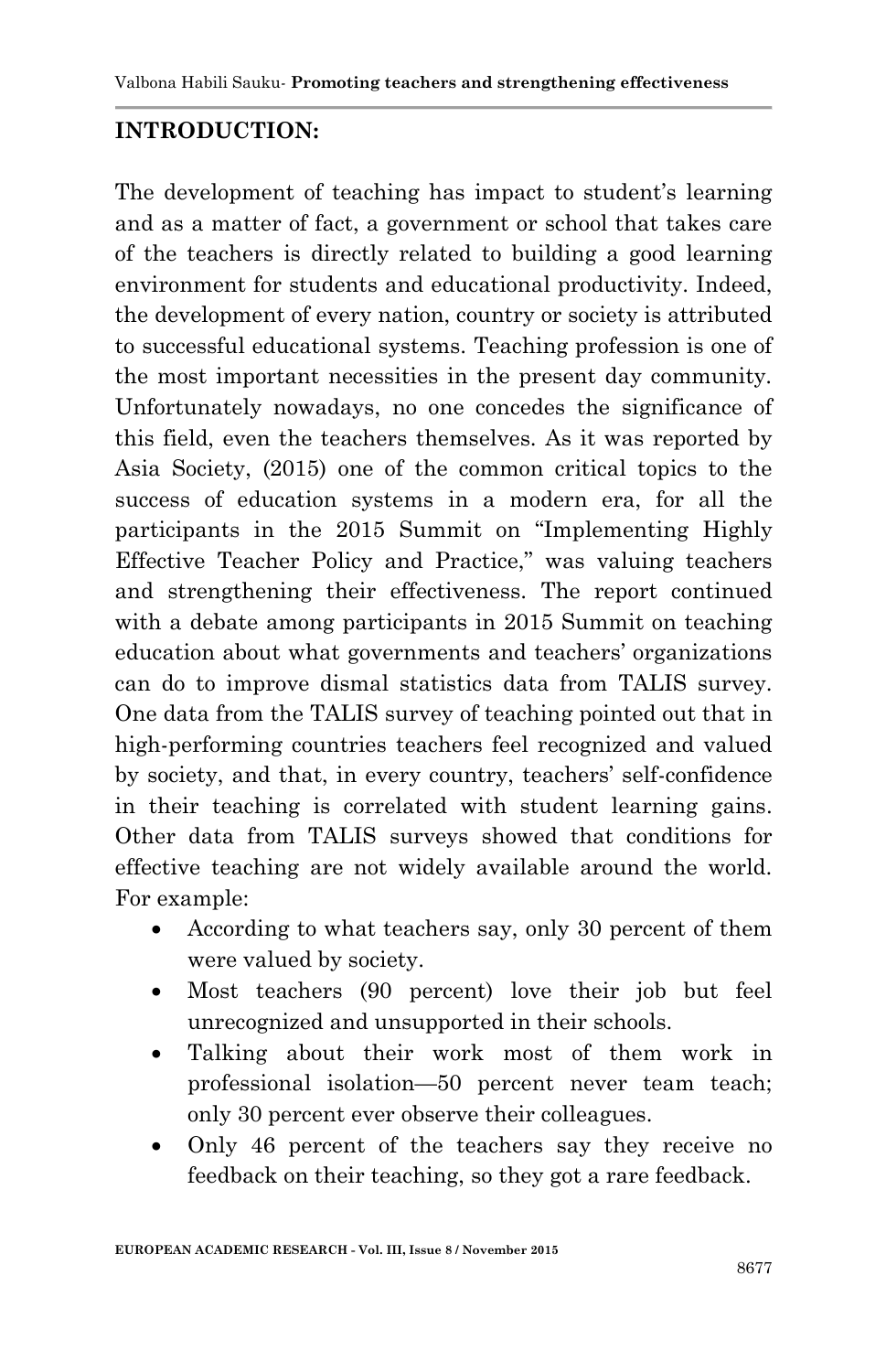Only 30 percent say that excellent teaching is recognized in career advancement or financially

As we can see valued by society, recognition and support from their schools, professional collaboration feedback on their teaching and career advancement and promotion or awarding them financially were important factors for the entire participants for valuing teachers and strengthening their effectiveness. This literature review aims to analyze these factors and to see the different points of view from researches in order to be helpful to policy makers, principals, teacher's organization and teachers on what action they all should do to support and strengthen the effectiveness of teachers. Policy makers should be aware that promoting teachers from one position to other, giving them responsibilities overwhelming them, while in the other hand not accompanying this promotion with salary increment can bring teachers to avoid any promotion and possibility for professional development in the future. (AMZAT & AL-HADHRAMI, 2011) According the Varkey, et al., (2013) improving pay and conditions alone won't solve the problem of teacher status. Unless teaching is valued culturally, then the incentive of better pay will not be enough. So policy makers and teacher's organization should be aware of the importance that teacher profession has and is valued by the society has and so they should work together in order to raise the image of the teaching profession in their country. Principals should be aware of the importance of the recognition and the support they have to give to teachers, in order to strengthen their effectiveness.

## **ADVANCEMENT AND PROMOTION**

Historically researches has described teaching as an "unstaged" occupation,‖ with few opportunities to access higher earning and higher status positions as one would experience in other "staged professions." There are few status differences among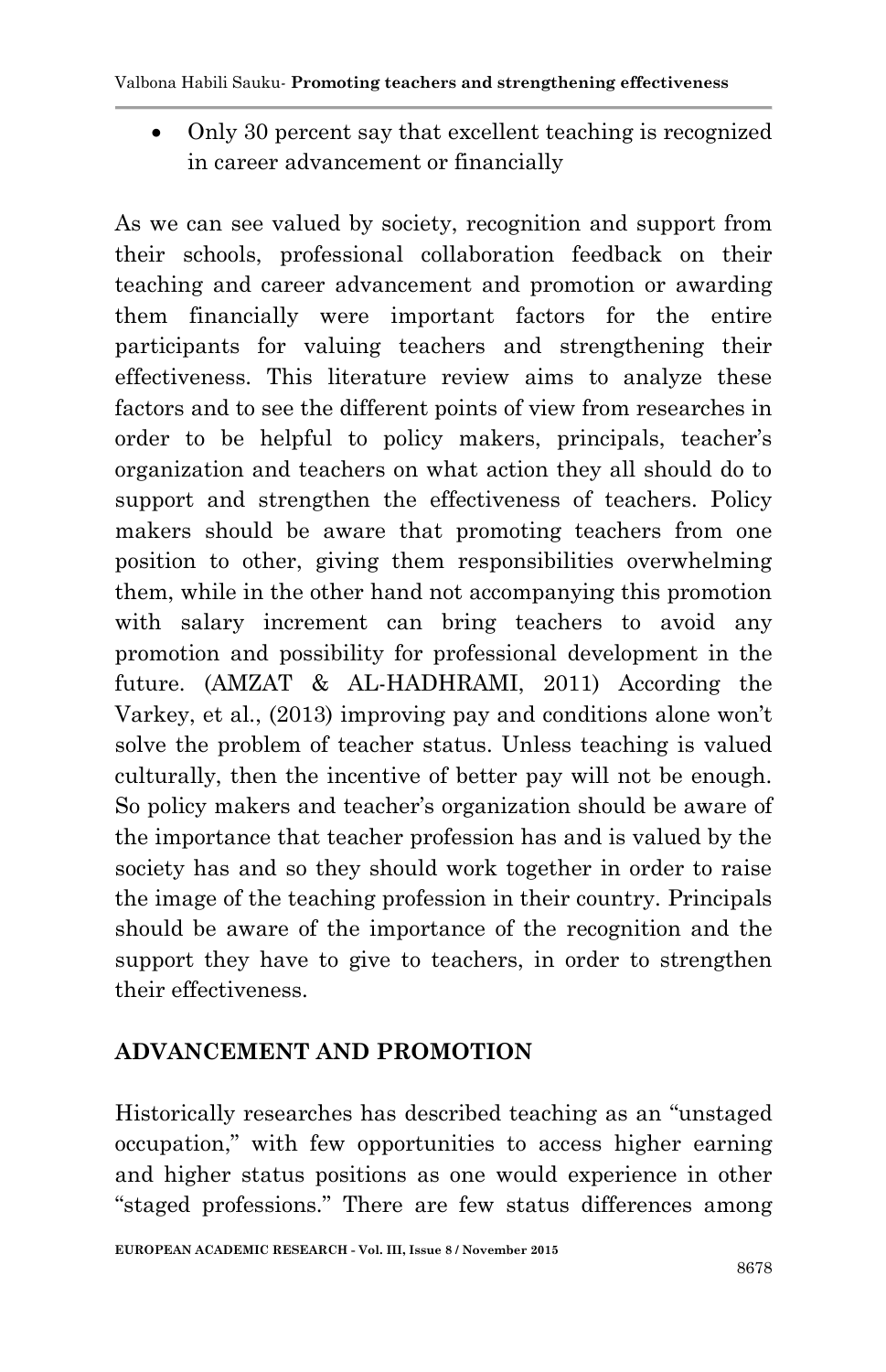practitioners, because of modest income increments, within the profession. Thinking on a career definition, its essence is exactly the opportunity for significant upward movement. Attorneys can be appointed partners; academics can gain rank and promotion; crafts move through stages of apprenticeship, journeyman, and master craftsman; and business and governmental organizations provide hierarchies of power and privilege (Lortie, 1975; Natale, Gaddis, & Bassett, 2013). Teaching offers little opportunity for promotion or career progression. (Hall & Langton, 2006) Career development is a very important thing in doing a series of professional work of a teacher a good career became the benchmark for a teacher to be promoted to higher positions. Researches have analyze the lack of career pathways for teachers concluding that leaving the classroom to become a school administrator (Natale, Gaddis, & Bassett, 2013; TNTP, 2012) has been and remains today the main opportunity for career advancement or career ladder for teachers - which comes with a higher salary, but fewer opportunities to teach students. (TNTP, 2012) According to Maisah, (2014) barriers of teacher career development are coused by internal and external factors. Internal factors come from within the teachers themselves as less motivated to take care of his promotion, in addition to the proximity of retirement of a teacher who becomes the cause standstill rank. External factors are factors outside themselves teachers themselves who received less intensive guidance in preparing and calculating the credit score promotion. According to Hall & Langton, (2006) research the opinions about the extent to which teaching offers career progression opportunities were divided in all three groups of interest. The general adult population was the most evenly divided, with 40% each on the agree vs. disagree sides. Youth tended slightly to the view that there are NOT good career opportunities in teaching (42% agree with the statement vs. 33% disagree). Employers tended slightly to the contrary view, with 52% feeling that the statement is not true (i.e. that there are good opportunities), while 38% agreed with the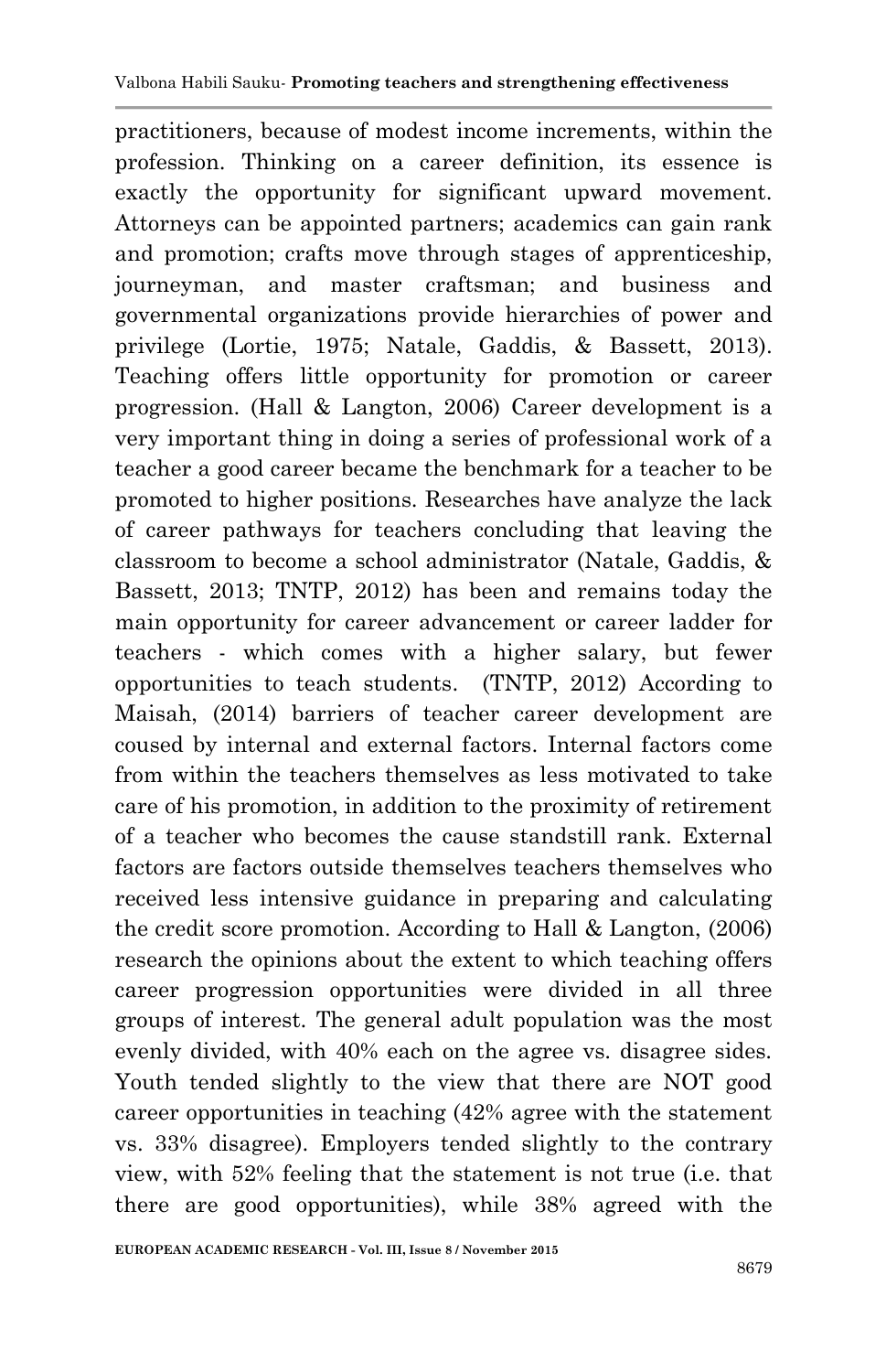statement. There were few significant variations, and few people held strong views either way.

According to ILO/UNESCO Recommendation advancement and promotion in the teaching professions means that teachers should have necessary qualifications in order to move from one type or level of school to another within the education service. (1966, paragraph 40) Also they continue to the responsibilities of the organization and structure of an education service to provide adequate opportunities for and recognition of additional responsibilities to be exercised by individual teachers, on condition that those responsibilities are not detrimental to the quality or regularity of their teaching work. (Paragraph 41) On paragraph 43 ILO/UNESCO Recommendation states that especially excellent teachers should be promoted on posts of responsibility in education, such as that of inspector, educational administrator, director of education or other posts of special responsibility. Additionally, ILO/UNESCO Recommendation states that promotion should be based on an objective assessment of the teacher's qualification (ILO/UNESCO, 2008 paragraph 44; ILO, 2012) According to ILO, (2012) the criteria for promoting teachers from one post to another should be based on the same principles as those of post or job classification: the promotion should be transparent, equitable, standardized and tailored to the type of post. According to Mugweru, (2013) as a complex issue, promotion may depend on many factors simultaneously; motivational factor is the most dominant outcome. Through promotion, teachers are enabled to find roles which satisfy them at different positions in the job hierarchy reversing possibilities of negative reaction mechanism when teachers are dissatisfied with their current job positions. Improved remunerations; regular payment of salaries and improved fringe benefits, among others can greatly motivate and enhance the teaching profession. (Kamoh, Ughill, & Abada, 2013) If we are going to recruit and retain the best and brightest people into the classroom, we have to rethink how teachers are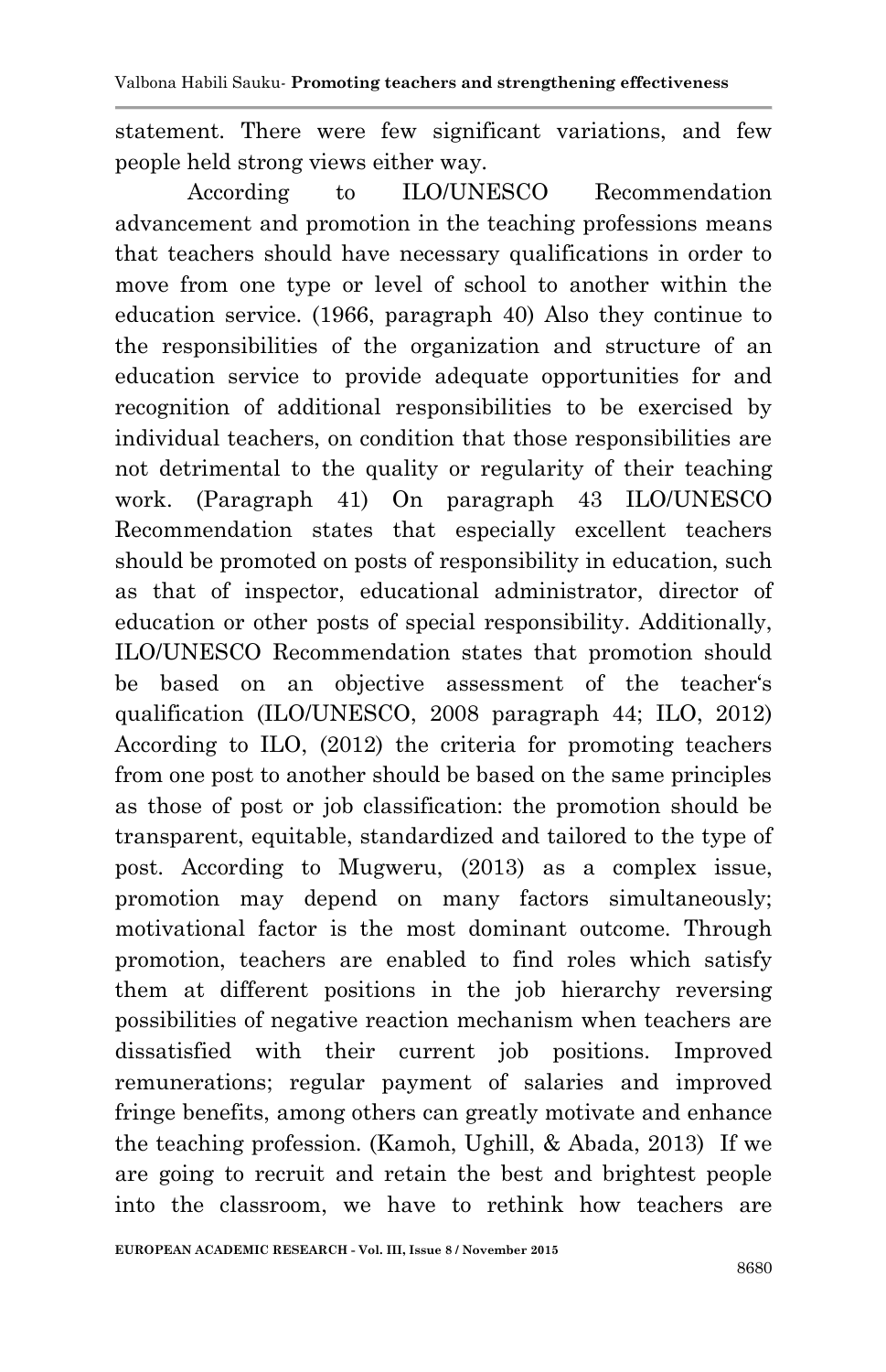promoted and paid as they advance through their careers. According to ILO, (2012) there are three types of criteria that a system of education can be based to make the promotion of the teachers. Each of these criteria has its own advantages and disadvantages. According to ILO (2012) a good promotion policy is likely to integrate elements from all three types of criteria, depending on the needs of the education system or the school and on the type of post (see table 1).

| Promotion criteria                                                                                                                                                | Advantages                                                                                                                                                                                           | <b>Disadvantages</b>                                                                                                                                                                                                                                                                        |
|-------------------------------------------------------------------------------------------------------------------------------------------------------------------|------------------------------------------------------------------------------------------------------------------------------------------------------------------------------------------------------|---------------------------------------------------------------------------------------------------------------------------------------------------------------------------------------------------------------------------------------------------------------------------------------------|
| Gaining<br><b>Qualifications:</b><br>further qualification<br>or<br>certification can lead<br>to<br>higher career grades.                                         | Can<br>encourage<br>teachers to increase<br>their knowledge and<br>perfect their skills.                                                                                                             | for<br>Can<br>incentive<br>create<br>obtain further<br>teachers to<br>qualifications only in the hope<br>of getting an increase in<br>salary.<br>Can be difficult to sustain if<br>there are not enough new or<br>higher posts available for all<br>obtaining<br>further<br>qualifications. |
| of<br>Seniority/years<br>experience:<br>Promotion<br>from one career teaching<br>another<br>is<br>grade<br>to<br>automatic after a number of<br>vears of service. | Simple<br>and<br>transparent system.<br>Rewards<br>teacher<br>experience.<br>May<br>encourage<br>teachers to stay in the<br>profession.                                                              | N <sub>0</sub><br>those<br>$_{\rm that}$<br>assurance<br>the<br>promoted<br>best<br>are<br>qualified and/or<br>the<br>best<br>performing.                                                                                                                                                   |
| <b>Performance:</b> Promotion.<br>either to<br>higher<br>teacher<br>grades or another position,<br>based<br>teaching<br>is<br>on<br>performance.                  | Can create incentive<br>teachers<br>for<br>to<br>perform better in the<br>classroom.<br>Helps in ensuring<br>that only the better-<br>performing teachers<br>promoted<br>to<br>are<br>higher grades. | Can discourage team work<br>through<br>increased<br>competition.<br>Can negatively affect teacher<br>morale.                                                                                                                                                                                |

**Table 1 Types of promotion criteria**

Sources: Senegal (2003); Kucera and Stauffer (2003); Bennell and Sayed (2009) (Cited by (ILO, 2012)

Johnson & Hatalsky, (2015) reported some of the problems in the career pathways of the teachers. They stated that compensation structures ignore teacher performance and growth and are base only for the number of years spent in the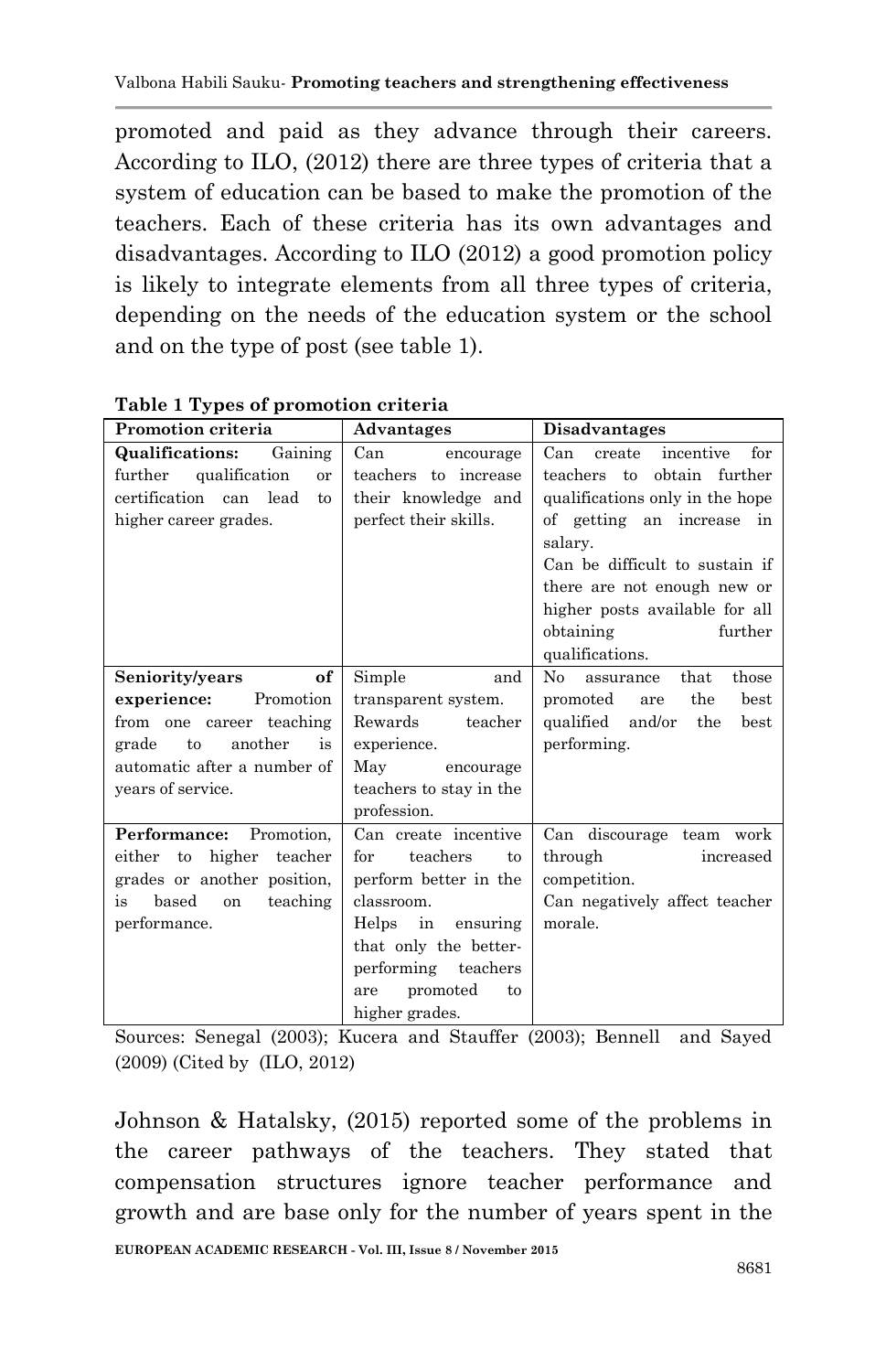classroom and additional higher education degrees. Most teacher compensation systems are "lockstep," privileging years of experience and educational attainment over outcomes. Highly effective teachers are twice as likely as ineffective teachers to cite dissatisfaction with compensation as a reason for leaving. (TNTP, 2012) Johnson & Hatalsky, (2015) pointed out another problem that promotion options do not allow teachers to stay in the classroom. According to them two promotion options offered to the teachers are: The majority of teachers who stay in the profession either plateau by staying in the classroom at the same level for years with the same set of responsibilities, or they choose to leave the classroom to become a school leader or district-level administrator. Even the teachers do not want to leave teaching they have to do so in order to fulfill their desire for an increase in pay, responsibility, and autonomy. MetLife, (2013) concluded the same that exist few options for high-performing teachers who want to take on new challenges in their careers without leaving the classroom. Teachers who had lower job satisfaction were more likely than their more satisfied colleagues to report being at least somewhat interested in taking on additional classroom responsibilities (56 percent versus 43 percent). (MetLife, 2013)

Another problem pointed out by Johnson & Hatalsky, (2015) was that the valuable resource that can be lost, when teachers can't train, lead, mentor or share their expertise with their peers and in the same time not losing their passion for teaching and instructing kids.

While there is much emphasis on promoting merit pay for teachers it has been shown that merit pay has not been a successful solution in meeting the needs of the teachers for recognition or as a means of improving student learning outcomes. Years of studies have come to the same conclusion: Merit pay does not produce the learning results expected. Secondly, merit pay is rejected as a reward that most teachers respect. (Andrews, 2011, pg.68) The results of the Edenfield's, (2014) study indicated an overall negative view of merit pay by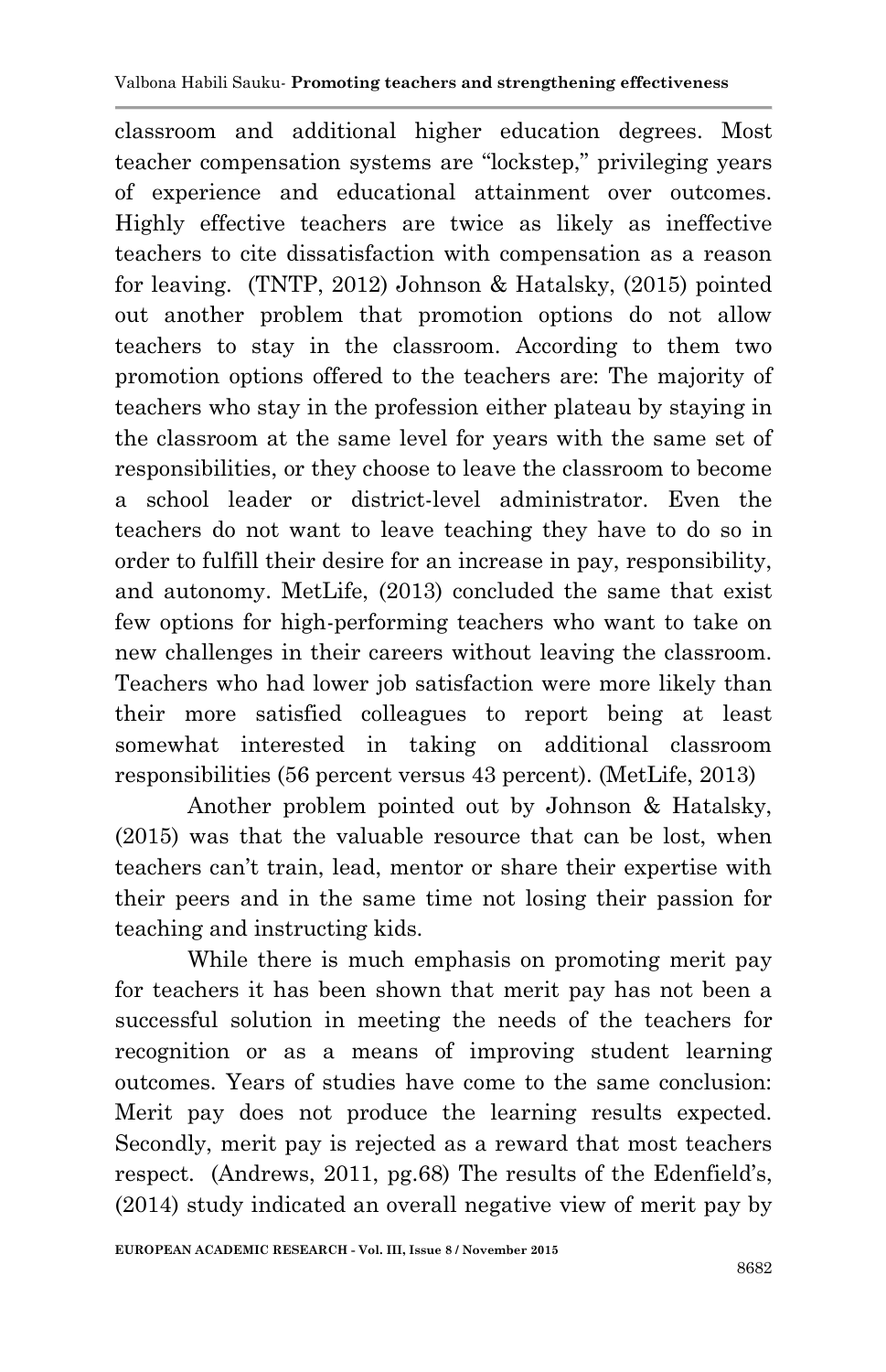teachers, with the destruction of the schools' collaborative cultures being one of the top concerns. Reckard, (2014) in her research found no evidence to support performance pay as a motivator to encourage educators to collaborate or attend professional development opportunities.

When teachers are promoted from one grade, level or position to another new responsibilities are associated with different options available in terms of benefits, reward or incentives. Such rewards can either be:

**Financial:** Promotion to a higher grade is usually associated with salary increases and the additional pension benefits this brings: or

**Non-financial:** A range of non-financial benefits can be given to encourage and reward those being promoted, including additional professional development opportunities, time allowances (for example, a smaller number of teaching hours or overall reduced work load) and increased leave allowances (for example, longer vacations and opportunities to take sabbatical years or extended leave). (ILO, 2012, p.63) The availability of financial or non-financial benefits will depend on the type of promotion and the realities of each education system. An education system has to integrate these two benefits for promoting teachers through their pathway career in teaching.

According to AMZAT & AL-HADHRAMI, (2011) teachers are deserting their profession because of opposite consequences in their professional developments and promotions. Firstly, it is true that teachers are offered professional development but they are not given the chance to apply it in their teaching exercise. Therefore, they see professional development as useless and difficult to achieve in the normal classroom atmosphere. Secondly, promotion means more work and responsibility for the teachers and it is not accompanied with salary increment. In fact, sometimes promotion means less salary but more responsibilities. That is why teachers avoid any promotions. In this aspect, salary,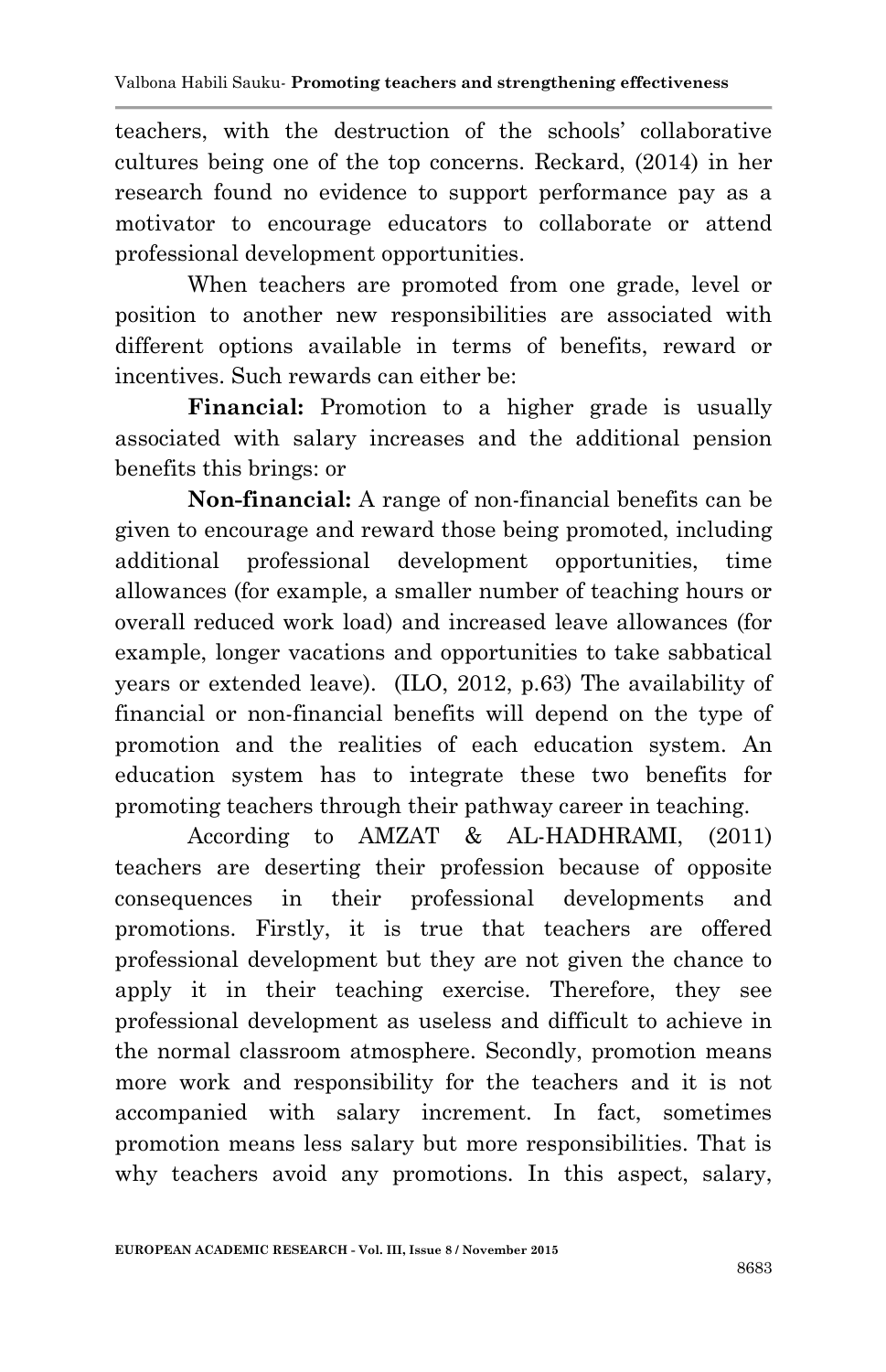promotion and professional development can be gainfully used to reduce the teachers' decline in the teaching profession.

Summarizing all the findings above teachers should be supported during the advancement and promotion in their pathway teacher career by creating and organizing them in teams with their roles differentiated according to their skill, expertise, the demands of the curriculum, and the needs of children. Also teachers should be supported by treating teachers as professionals, by respecting their expertise, recognizing their effort, to consulting with them on policy formation, reducing the external control to which teachers feel they are subject and, in particular, by making clear to teachers that they are trusted professionals. In order to make clear to them that they are trusted professionally we have to raise their status and recognize their efforts.

## **STATUS OF THE TEACHERS**

Varkey in Global Status Index (2013) summarize that:

‗Sadly, times have changed. In many countries teachers no longer retain the elevated status that they used to enjoy. Consequently, its effects are profoundly damaging to the life chances of the next generation. If teachers aren't respected in society, children won't listen to them in class, parents won't reinforce the messages that are coming from school and the most talented graduates will continue to disregard teaching as a profession. Over time, this declining respect for teachers will weaken teaching, weaken learning, damage the learning opportunities for millions and ultimately weaken societies around the world.' (Varkey, Dolton, Marcenaro-Gutierrez, Pota, Boxser, & Pajpani, 2013, p.4)

Researches recognized the complexity of the concept of status of the teachers. (Hargreaves, et al., 2006; Hall & Langton, 2006; Varkey, Dolton, Marcenaro-Gutierrez, Pota, Boxser, & Pajpani, 2013) According to them the concept of 'status' is multi-faceted, and has different meanings for different people. In their report Hargreaves, et al., (2006) offered the New Shorter Oxford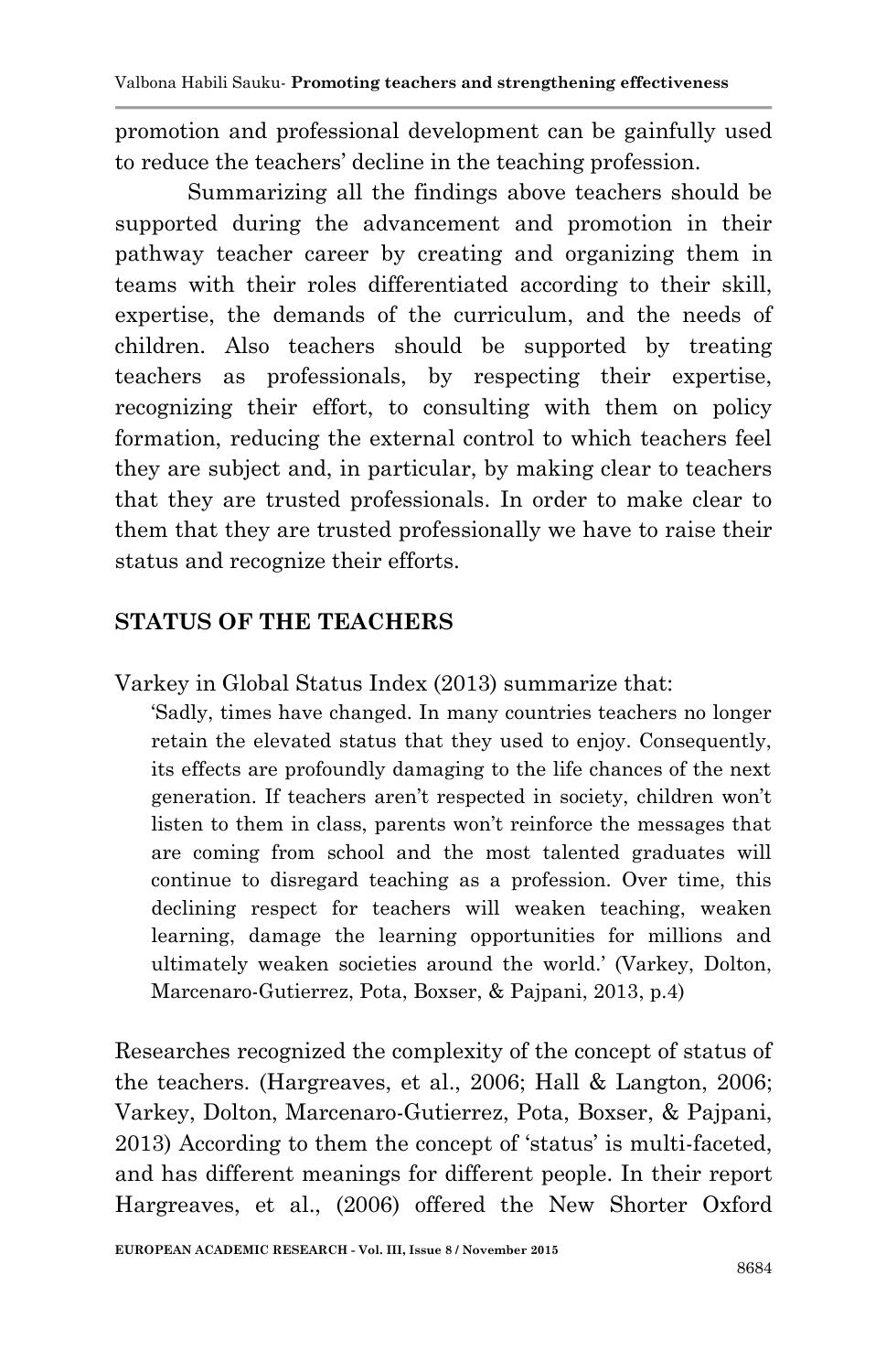English Dictionary that refers to the following generic definition: 'Position or standing in society; rank, profession; relative importance' and 'Condition or position of a thing esp. with regard to importance' They also adopted for their research the three-part definition of "occupational status" of Hoyleís (2001) in the development and interpretation of the surveys conducted in their study. Hoyle distinguishes between:

- Occupational Prestige the public perception of the relative position of an occupation in a hierarchy of occupations
- Occupational Status the category to which knowledgeable groups allocate a particular occupation, where knowledgeable groups include e.g. civil servants, politicians, social scientists, educationists and teachers themselves.
- Occupational Esteem the regard in which an occupation is held by the general public by virtue of the personal qualities that members are perceived to bring to their core tasks e.g. their care, competence and dedication.

The Teacher Status Project of Hargreaves, et al., (2006) gives evidence of the teaching profession as one that conceptualizes its status in terms of trust, reward and professional autonomy. To a large extent, it is a profession that feels itself to be untrusted, undervalued and over-regulated by its government. While Hall & Langton, (2006) reported that the status of a particular profession may not have a definitive level, so much as a level that is relative to other professions or occupations.

In their research Varkey, Dolton, Marcenaro-Gutierrez, Pota, Boxser, & Pajpani, (2013) wanted to find out the answers to the following questions that according to them these questions include all dimensions of teacher status:

- How teachers are respected in relation to other professions
- The social standing of teachers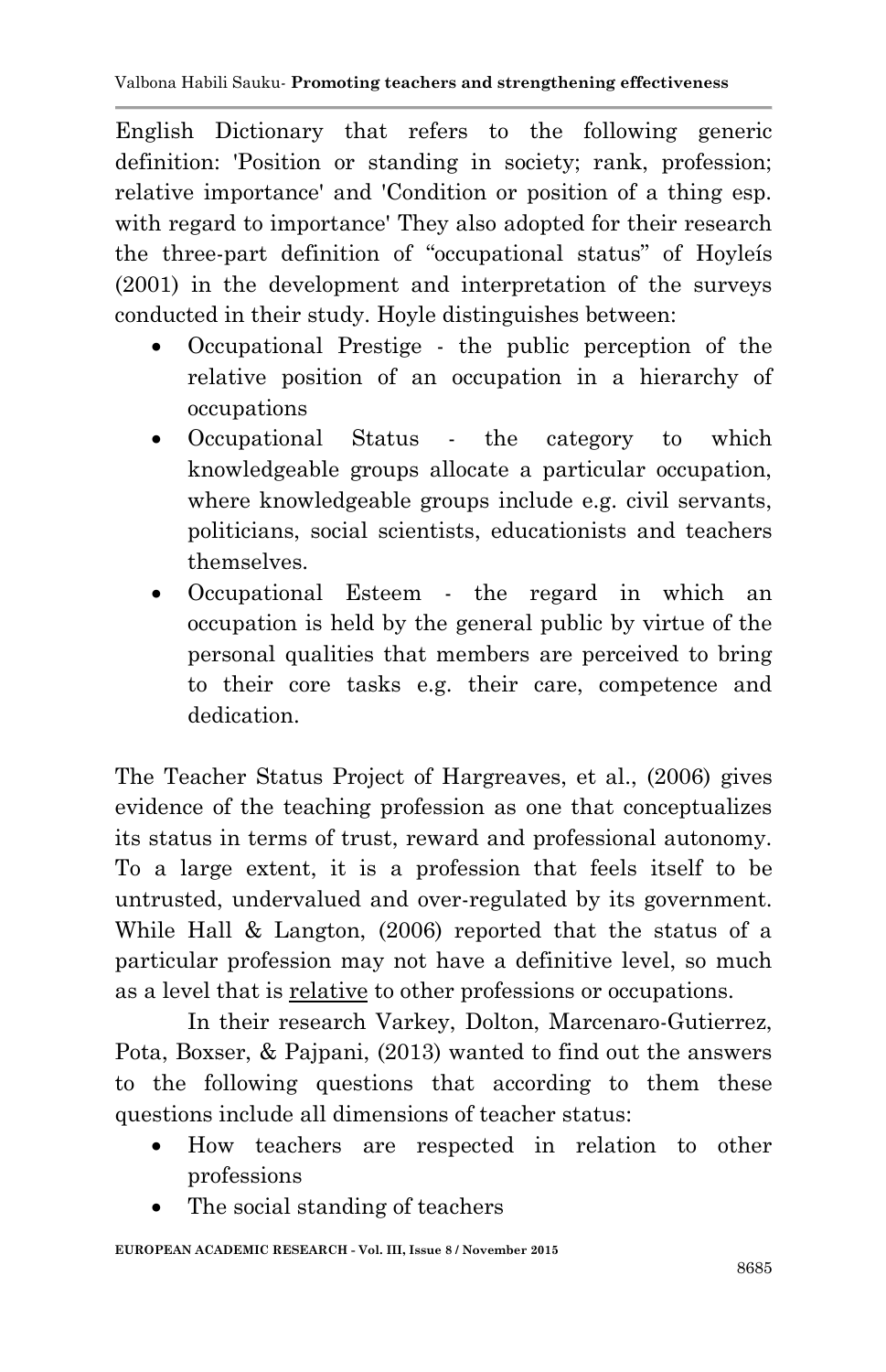- Whether parents would encourage their children to be teachers
- Whether it is perceived that children respect their teachers
- What people think teachers ought to be paid
- Whether people think teachers ought to be paid according to the performance of their pupils
- The degree to which people trust their education system
- How much teachers are trusted to deliver a good education to our children
- Whether teachers unions have too much power.

The results of their report were collated and presented in three key sections:

- Teacher status
- Perceptions of teacher reward
- Teacher agency and control.

Talking about the status of the teachers they stated that it has a multitude of dimensions, however four indicators were deemed most beneficial to their study:

- Ranking status for primary teachers, secondary teachers and head teachers against other key professions
- Analyzing the aspiration of teaching as a 'sought' profession
- Creating a contextual understanding of teachers' social status
- Examining views on pupil respect for teachers.

While Hall & Langton, (2006) in their research on the Perception of Status of the teachers in New Zealand reported that there are **three primary drivers** of status – power, money and fame. Two other factors have secondary influence: the amount of training / skill / expertise required, and the extent to which the career has an influence on other people's lives. According to them however, these two secondary factors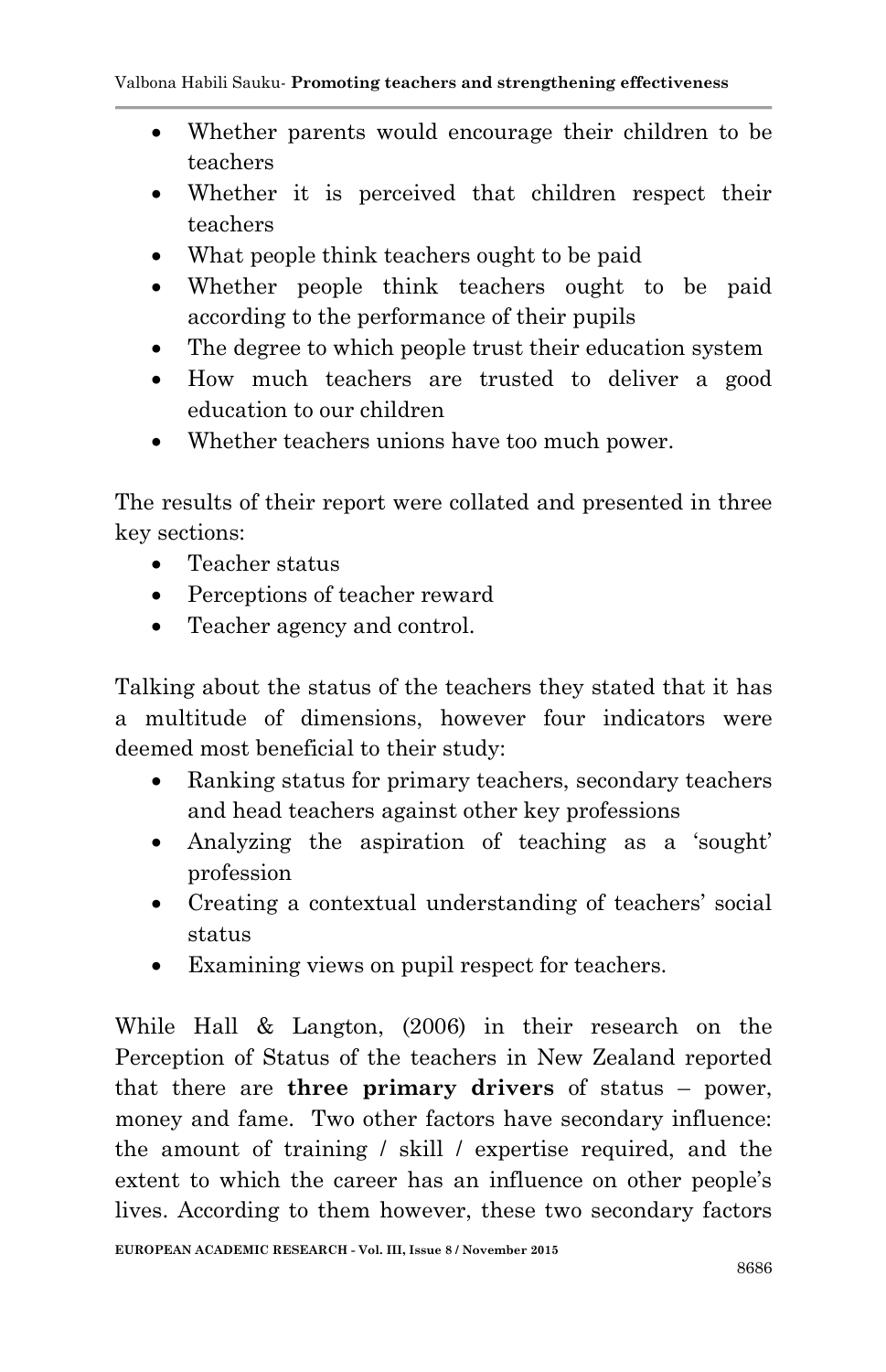do not deliver status unless they result in a high level of power, money or fame. This is the reason why teachers do not have high status. Although teachers in their study are recognized as having to be well trained and highly skilled, and are seen as being hugely influential on society in the future, neither or these factors results in them being powerful, famous or rich. Even according to them overall teaching is seen as a **valuable**  and **honorable** profession – but neither of these delivers status.

**Figure 1 - The three central bubbles feeding into the status box denote the primary elements of status – without at least one of these, an occupation does not appear to have any status at all in the wider community. (Hall & Langton, 2006)**



The Hargreaves, et al., 2006 findings show that there are still large differences between the teaching profession and those professions judged to have high status in terms of ʹreward and respect' and as 'control and regulation'. They reported that teachers in the schools they made the research, were sustained by their belief that they could help their pupils, and make a difference to their lives, but they felt undervalued by the outside world, and in some cases by parents and the local community. Additionally, until all teachers can enjoy higher levels of self-esteem, and acknowledge the positive esteem in which outside bodies hold them, the status of the profession may remain relatively low.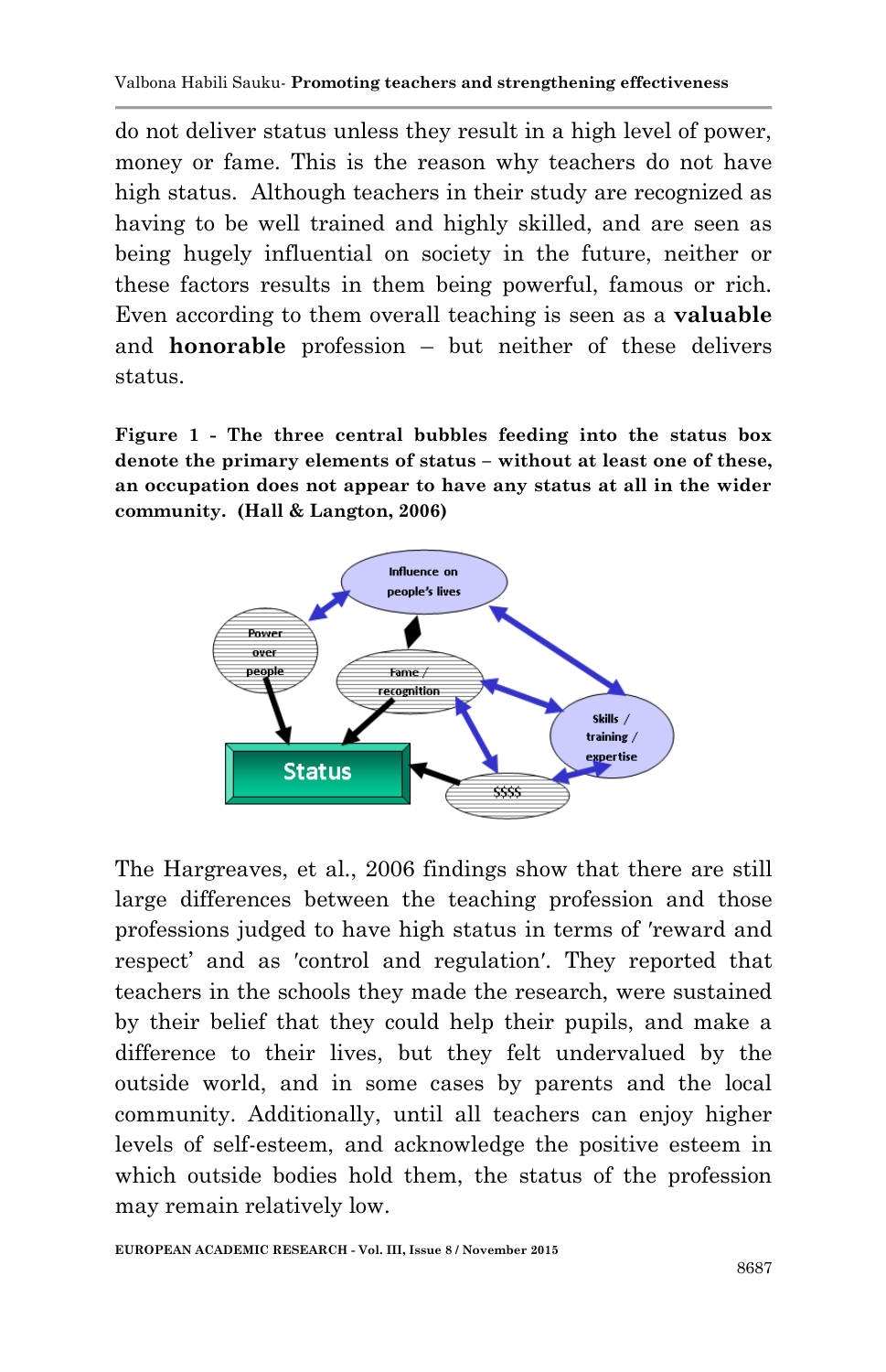Apart from teachers themselves – clearly the dominant influence – the media was the only other influence identified (generally negative) on how people perceive teachers. (Hall & Langton, 2006; Hargreaves, et al., 2006)

The report on the 2015 Summit on Teaching Profession emphasize the evidence from TALIS which suggests that the most successful education systems are those in which the value of the teaching profession is widely recognized by society. Countries where teachers feel their profession is valued show higher levels of student achievement, as measured by PISA math scores in 2012. (Asia Society, 2015)

Varkey, Dolton, Marcenaro-Gutierrez, Pota, Boxser, & Pajpani, (2013) in their research on social status of the teacher found that:

US, Brazil, France and Turkey people thought teachers were most similar to librarians. In New Zealand people think the job of teaching is most similar to nursing. In Japan people think teachers are most similar to local government managers. It is only in China that people think of teachers as being most closely compared to doctors. In the UK, by contrast, fewer than 5% of respondents thought teachers had an equivalent status to doctors.

In the Hall  $&$  Langton, (2006) study the interviewees were shown a list of 12 occupations and were asked to say which was most similar in social status to either a primary/secondary teacher, and then to a primary/secondary head teacher. If requested, a definition of social status was given as, 'the respect and esteem in which a group is held in society'. Teachers in this study ranked fourth overall, but at a substantially lower level than other high status occupations – mentioned by just one in five people overall compared to around half who talked about doctors as being high status. A small minority, around 7% of people, mentioned teachers when asked to identify low status careers or occupations. According to them **teaching is not a particularly high status career**, and that within teaching, secondary teachers have the highest status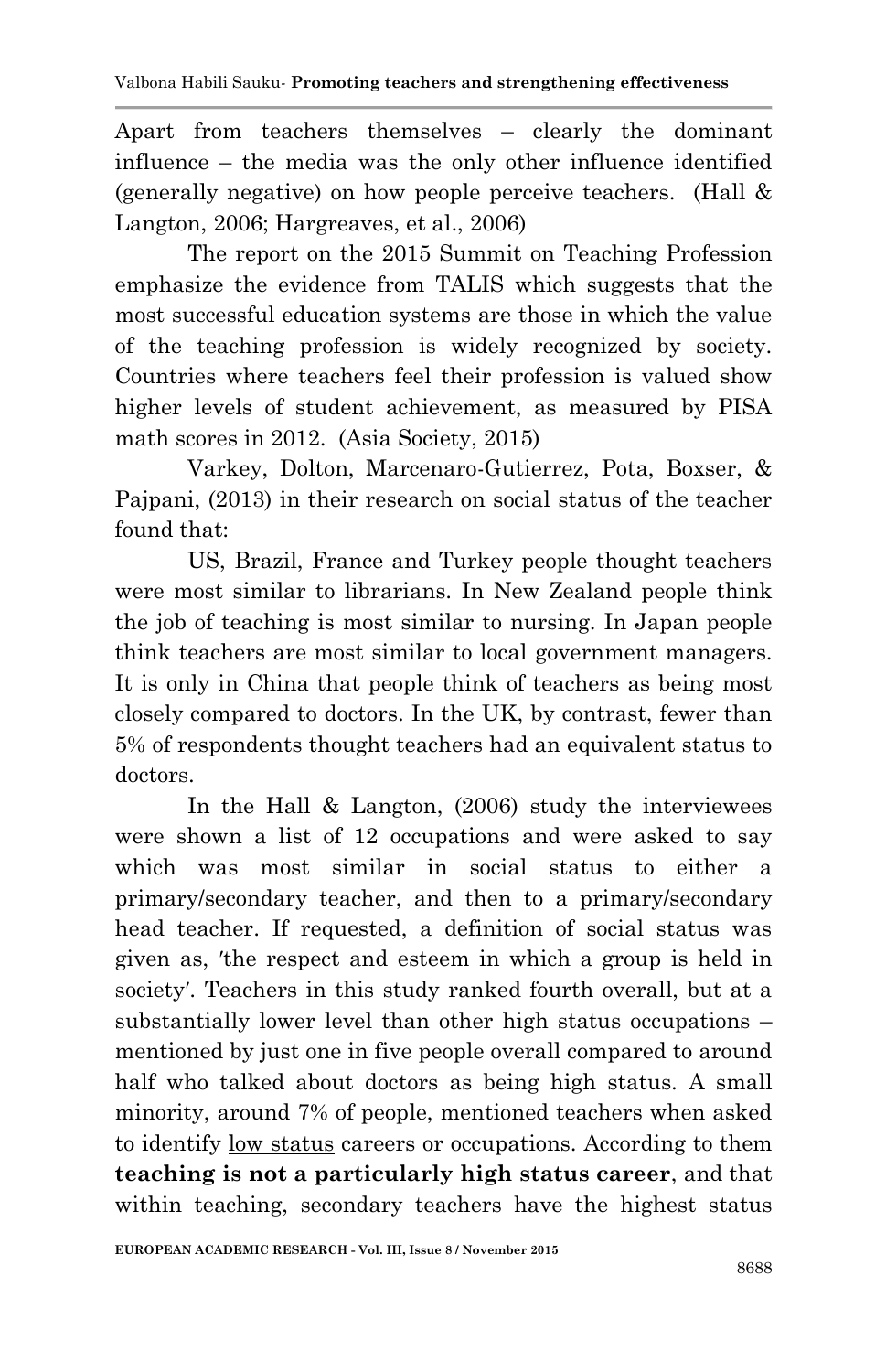rating, and early childhood teachers the lowest. While teachers may be well respected individually (Bushaw & Lopez, 2011) teaching as a profession is of lower status than other skilled and licensed professions such as medicine, law, and engineering (Ingersoll & Merrill, 2011).

The determinant key for an occupation in attracting people into the field is the reputation. To recruit the brightest and best, teaching needs to be a high status occupation, and we need to understand better what contributes to the social standing of teachers. When it is a negative view of reputation and when we all blame the teacher this impact the But in most countries, governments do try to provide public recognition for the fundamental role that teachers play in the society. Most countries have awards for excellent teachers. For example, in China, excellent teachers are nominated by the teachers' union and recognized by the government at the regional and national level as "heroes of the nation." Singapore recognizes all teachers as "nation builders." The United States has a long tradition of recognizing state and national "teachers of the year." And New Zealand recently established Prime Minister's awards for teaching excellence. (Asia Society, 2015)

Lessons learned for all the participants at previous Summits were: the highest-performing countries, where teachers believe they are highly valued by society, take a comprehensive approach to the teaching profession—actively recruiting high-quality entrants, raising the rigor of teacher preparation programs to equip prospective teachers with strong subject matter skills and extensive clinical experience, mentoring every new teacher, developing career paths and leadership roles for outstanding teachers, and providing effective forms of professional learning and collaboration directed at student achievement. (Asia Society, 2015) Supporting effectiveness means ensuring that all teachers are surrounded by effective colleagues, given time to collaborate with these colleagues, offered constructive feedback on their teaching, and provided other rich opportunities to learn to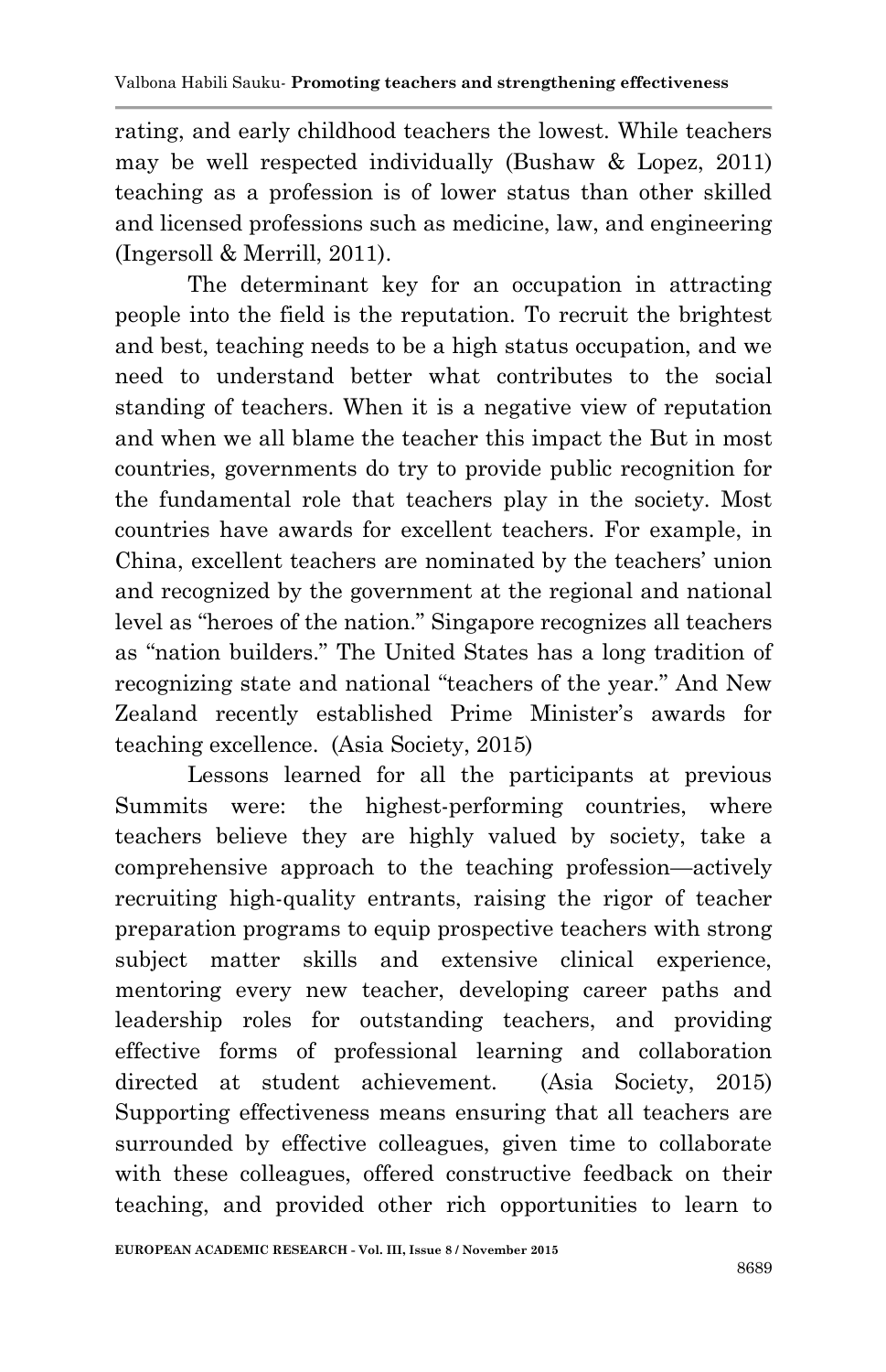teach more effectively. (Coggshall, Ott, Behrstock, & Lasagna, 2010) If the teaching profession is able to develop career pathways, with recognition and broader opportunities for excellent teachers, together with professional standards and ongoing professional learning opportunities, then it may indeed achieve public recognition like other professions such as medicine, law, engineering, accounting, and architecture to which it has long aspired. (Asia Society, 2015) The teaching profession needs to recognize and reward expertise by following the lead of other professions. (Natale, Gaddis, & Bassett, 2013)

## **CONCLUSION:**

Thinking on the promotion of the teachers in order strengthening their effectiveness we have to:

- Create career ladders within the profession that offer the best teachers opportunities for greater responsibility, autonomy, and pay; without interrupting their passion on teaching and also their contacts with children; and
- Promote career ladders and other forms of teacher leadership with accompanying recognition for excellence and use these teachers to lead instructional improvement within and across schools
- Restructure the use of time to encourage professional collaboration so teachers can observe and receive feedback from professional colleagues and work together to improve their instructional practice
- Make evaluation of teacher status, which can provide valuable insight for both of persons interested to improve educational outcomes
- Communicate the value of the teaching profession to the larger society, recognize teachers' professionalism, and provide guidance to schools on the value of distributed leadership and involving teachers in decision making.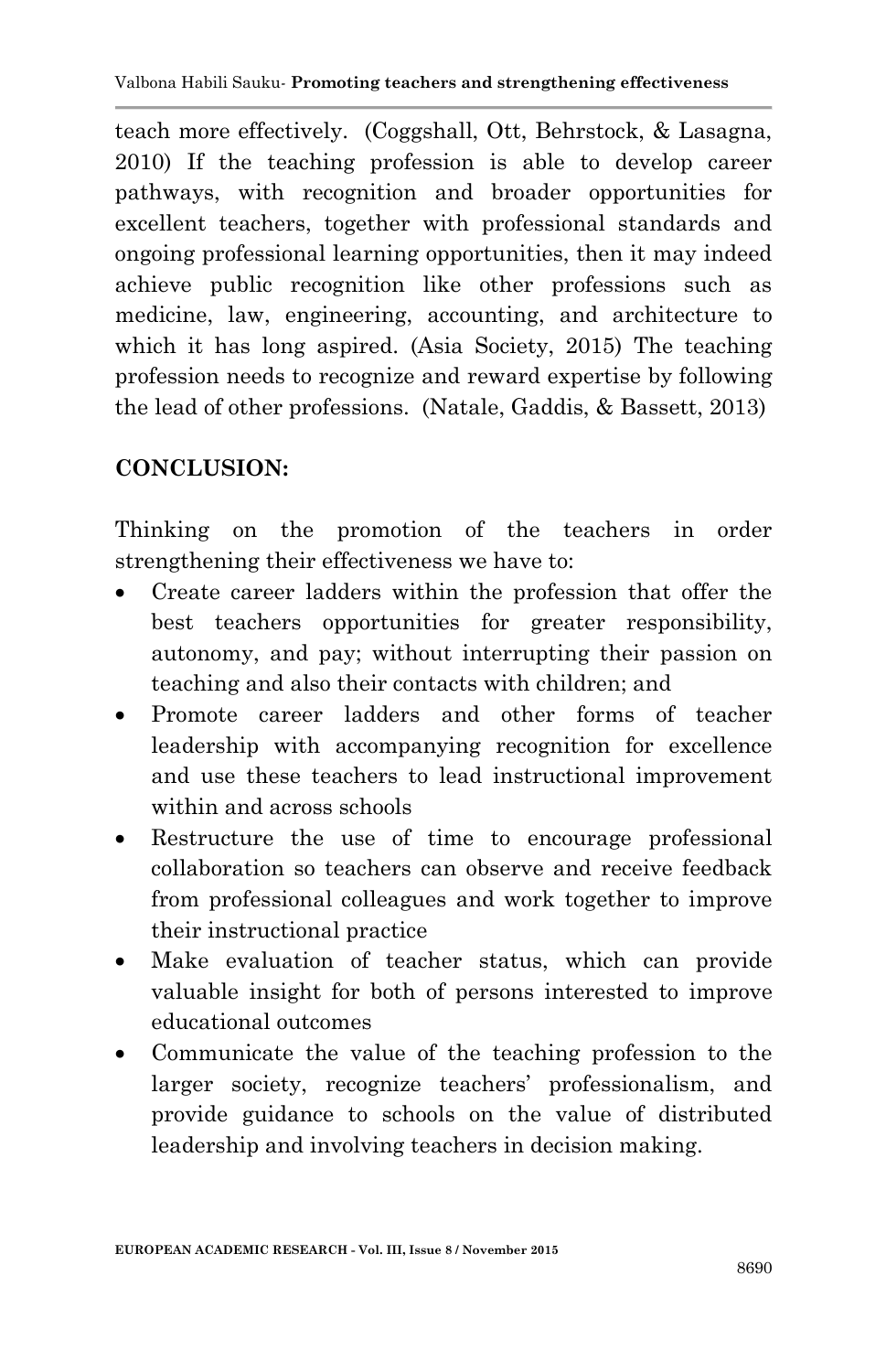#### **REFERENCES:**

- Amzat, I. H., & Al-Hadhrami, M. A. (2011). Teachers' Professional Development, Salary And Promotion In Relation To Why They Are Declining From Teaching Profession In Oman. *European Journal of Educational Studies*, 551 - 561 .
- Andrews, H. A. (2011). Supporting Quality Teaching with Recognition. *Australian Journal of Teacher Education*, 36 (12).
- Bushaw, W. J., & Lopez, S. J. (2011). *Betting on teachers The 43rd annual Phi Delta Kappa/Gallup Poll of the Public's Attitudes Toward the Public Schools .* USA: Phi Delta Kappan.
- Coggshall, J. G., Ott, A., Behrstock, E., & Lasagna, M. (2010). *Retaining Teacher Talent: The View From Generation Y.* Learning Point Associates and Public Agenda.
- Edenfield, J. (2014). Teachers' Perceptions of Merit Pay in Georgia. *Electronic Theses & Dissertations.* , Paper 1058.
- Hall, D., & Langton, B. (2006). *Perciptions of the Status of Teachers.* New Zealand: Ministry of Education, New Zealand.
- Hargreaves, L., Cunningham, M., Everton, T., Hansen, A., Hopper, B., McIntyre, D., . . . Turner, P. a. (2006). *The Status of Teachers and the Teaching Profession: Views from Inside and Outside the Profession Interim Findings from the Teacher Status Project.* The Chancellor, Masters and Scholars of the University of Cambridge.
- ILO. (2012). *Handbook of good human resource practices in the teaching profession.* Geneva: International Labour Organization.
- ILO/UNESCO. (2008). *ILO/UNESCO Recommendation concerning the Status of Teachers (1966) the UNESCO Recommendation concerning the Status of Higher-Education.* France: United Nations Educational, Scientific and Cultural Organization.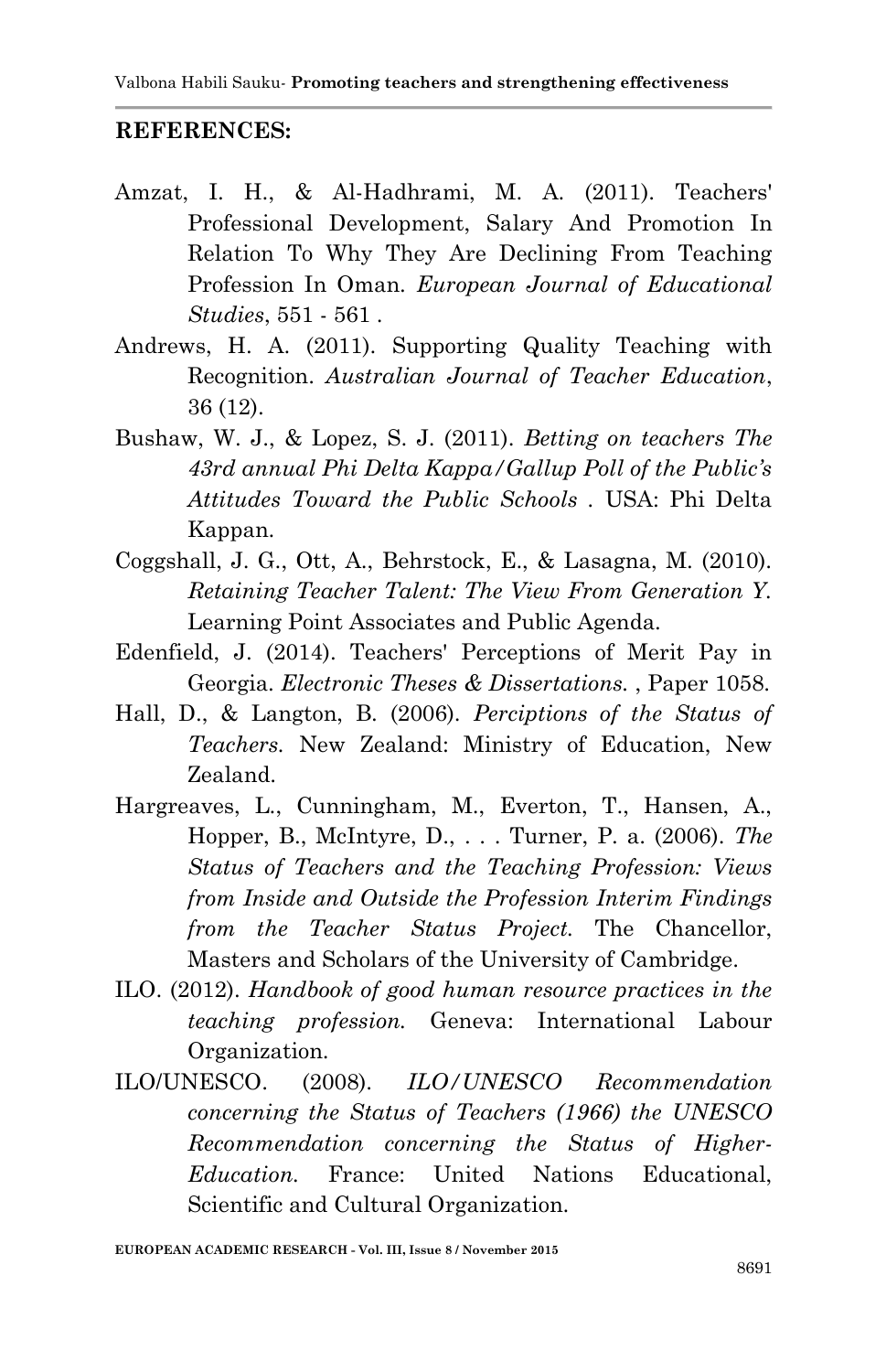- Ingersoll, R., & Merrill, E. (2011). The Status of Teaching as a Profession. *In J. Ballantine and J. Spade (Eds.), Schools and Society: A Sociological Approach to Education 4th Ed. CA: Pine Forge Press/Sage Publications*, p. 185-189.
- Johnson, S., & Hatalsky, L. E. (2015). *Rethinking Career Pathways & Salary Structures.* Third Way.
- Kamoh, N. M., Ughill, L. S., & Abada, A. A. (2013). Enhancing The Teacher Profession: Key To Revamping The Education Sector In Nigeria. *Social Sciences and Humanities*, Vol.4, Nr.1.
- Lortie, D. (1975). *Schoolteacher:A Sociological Study.* Chicago: The University of Chicago Press.
- Maisah, M. (2014, September 1). Career development problematic of teachers in globalization era. *International Journal of Innovation and Scientific Research*, pp. 80-87.
- MetLife, T. M. (2013). *The MetLife Survey of the American Teacher: Challenges for School Leadership.* New York: Metropolitan Life Insurance Company.
- Mugweru, W. (2013). Promotion of Secondary School Teachers by Gender, Experience and School Type, a Case in Kenya. *Middle Eastern & African Journal of Educational Research, Issue 6*, pp. 24-30.
- Natale, C., Gaddis, L., & Bassett, K. &. (2013). *Creating Sustainable TeacherCareer Pathways: A 21st Centry Imperative.* Executive Summary, a joint publication of Pearson & National Network of State Teachers of the Year.
- Reckard, K. M. (2014). *The Impact of Compensation Models on Professional.* Indiana.
- SMHC. (2009). *Taking Human Capital Seriously: Talented Teachers in Every Classroom, Talented Principals in Every School.* SMHC.
- Society, A. (2015). *2015 International Summit on the Teaching Profession.* Canada: Asia Society.